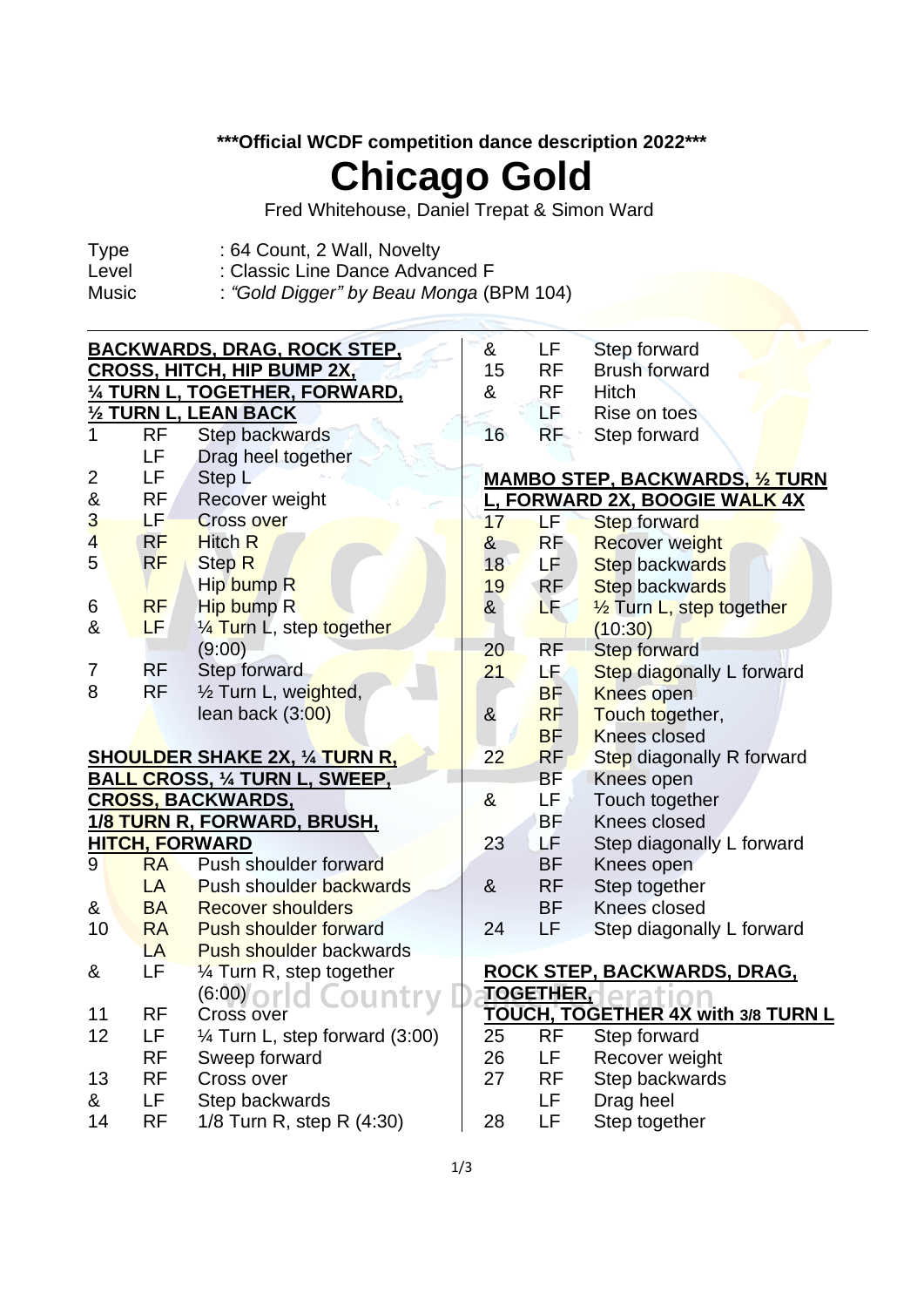### **\*\*\*Official WCDF competition dance description 2022\*\*\***

# **Chicago Gold**

Fred Whitehouse, Daniel Trepat & Simon Ward

- Type : 64 Count, 2 Wall, Novelty<br>Level : Classic Line Dance Advar
- Level : Classic Line Dance Advanced F<br>Music : "Gold Digger" by Beau Monga (B
	- : "Gold Digger" by Beau Monga (BPM 104)

| 29                                                 | <b>RF</b>                                                              | Touch R                                |                       |                                   | (3:00)                                |  |  |  |
|----------------------------------------------------|------------------------------------------------------------------------|----------------------------------------|-----------------------|-----------------------------------|---------------------------------------|--|--|--|
| &                                                  | <b>RF</b>                                                              | Step together                          | 42                    | <b>RF</b>                         | Step forward                          |  |  |  |
| 30                                                 | LF.                                                                    | 1/8 Turn L, touch L (9:00)             | 43                    | ΈĘ.                               | 1/2 Turn R, step backwards            |  |  |  |
| &                                                  | LF                                                                     | Step together                          |                       |                                   | (9:00)                                |  |  |  |
| 31                                                 | <b>RF</b>                                                              | 1/8 Turn L, touch R (7:30)             | &                     | <b>RF</b>                         | 1/2 Turn R, step forward              |  |  |  |
| &                                                  | <b>RF</b>                                                              | Step together                          |                       |                                   | (3:00)                                |  |  |  |
| 32                                                 | LF                                                                     | Touch L                                | 44                    | LF.                               | Step forward                          |  |  |  |
| &                                                  | LF.                                                                    | 1/8 Turn L, step together              | 45                    | RF                                | 1/8 Turn L, push R (1:30)             |  |  |  |
|                                                    |                                                                        | (6:00)                                 | 46                    | <b>RF</b>                         | 1/8 Turn L, push R (12:00)            |  |  |  |
|                                                    |                                                                        |                                        | 47                    | <b>RF</b>                         | 1/8 Turn L, push R (10:30)            |  |  |  |
|                                                    |                                                                        | <b>HEEL GRIND 1/4 TURN R, SIDE,</b>    | 48                    | RF                                | 1/8 Turn L, push R (9:00)             |  |  |  |
|                                                    |                                                                        | <u>1⁄4 TURN L, OUT, OUT, HIP ROLL,</u> |                       |                                   |                                       |  |  |  |
|                                                    | <b>HIP BUMP, TOGETHER, 1/4 TURN R.</b><br>1/8 TURN L, KICK, BACKWARDS, |                                        |                       |                                   |                                       |  |  |  |
| <b>FORWARD 2X</b>                                  |                                                                        |                                        |                       | <u>WEIGHT CHANGE 2X, FORWARD,</u> |                                       |  |  |  |
| 33                                                 | <b>RF</b>                                                              | Step heel forward                      |                       |                                   | <b>SIDE, BACKWARDS, WEIGHT CHANGE</b> |  |  |  |
|                                                    |                                                                        | 1/ <sub>4</sub> Turn R (9:00)          | <u>2X</u>             |                                   |                                       |  |  |  |
| 34                                                 | ΔF                                                                     | Step L                                 | $\overline{49}$       | <b>RF</b>                         | 1/8 Turn L, kick forward              |  |  |  |
| &                                                  | <b>RF</b>                                                              | Cross behind                           |                       |                                   | (7:30)                                |  |  |  |
| 35                                                 | LF <sup>1</sup>                                                        | 1/4 Turn L, step forward (6:00)        | $\boldsymbol{\alpha}$ | <b>RF</b>                         | <b>Step backwards</b>                 |  |  |  |
| &                                                  | <b>RF</b>                                                              | Step R                                 | 50                    | <b>BF</b>                         | <b>Bend knees</b>                     |  |  |  |
| 36                                                 | LF                                                                     | Step L                                 | 51                    | LF                                | Change weight                         |  |  |  |
| 37                                                 |                                                                        | Hip roll counter clockwise             |                       | <b>BF</b>                         | Straighten knees                      |  |  |  |
| 38                                                 |                                                                        | Hip bump L                             | 52                    | <b>RF</b>                         | Change weight                         |  |  |  |
|                                                    | <b>RF</b>                                                              | Weighted                               |                       | <b>BF</b>                         | <b>Bend knees</b>                     |  |  |  |
| &                                                  | LF.                                                                    | Step together                          | 53                    | LF.                               | Step forward                          |  |  |  |
| 39                                                 | <b>RF</b>                                                              | 1/4 Turn R, step forward               | &                     | <b>RF</b>                         | 1/8 Turn L, step R (6:00)             |  |  |  |
|                                                    |                                                                        | (9:00)                                 | 54                    | <b>LF</b>                         | 1/8 Turn L, step backwards            |  |  |  |
| 40                                                 | LF                                                                     |                                        |                       |                                   |                                       |  |  |  |
|                                                    |                                                                        | <b>Step forward</b>                    |                       | <b>BF</b>                         | (4:30)<br><b>Bend knees</b>           |  |  |  |
|                                                    |                                                                        |                                        | 55                    |                                   |                                       |  |  |  |
| <b>1/2 STEP TURN L, FORWARD,</b>                   |                                                                        |                                        |                       | RF<br>BF                          | Change weight                         |  |  |  |
| 1/2 PIVOT TURN R 2X, FORWARD,<br>5/8 PADDLE TURN L |                                                                        |                                        |                       |                                   | Straighten knees                      |  |  |  |
|                                                    |                                                                        |                                        | 56                    | <b>LF</b>                         | Change weight                         |  |  |  |
| 41                                                 | <b>RF</b>                                                              | Step forward                           |                       | <b>BF</b>                         | <b>Bend knees</b>                     |  |  |  |
| &                                                  | LF                                                                     | 1/2 Turn L, step forward               |                       |                                   |                                       |  |  |  |